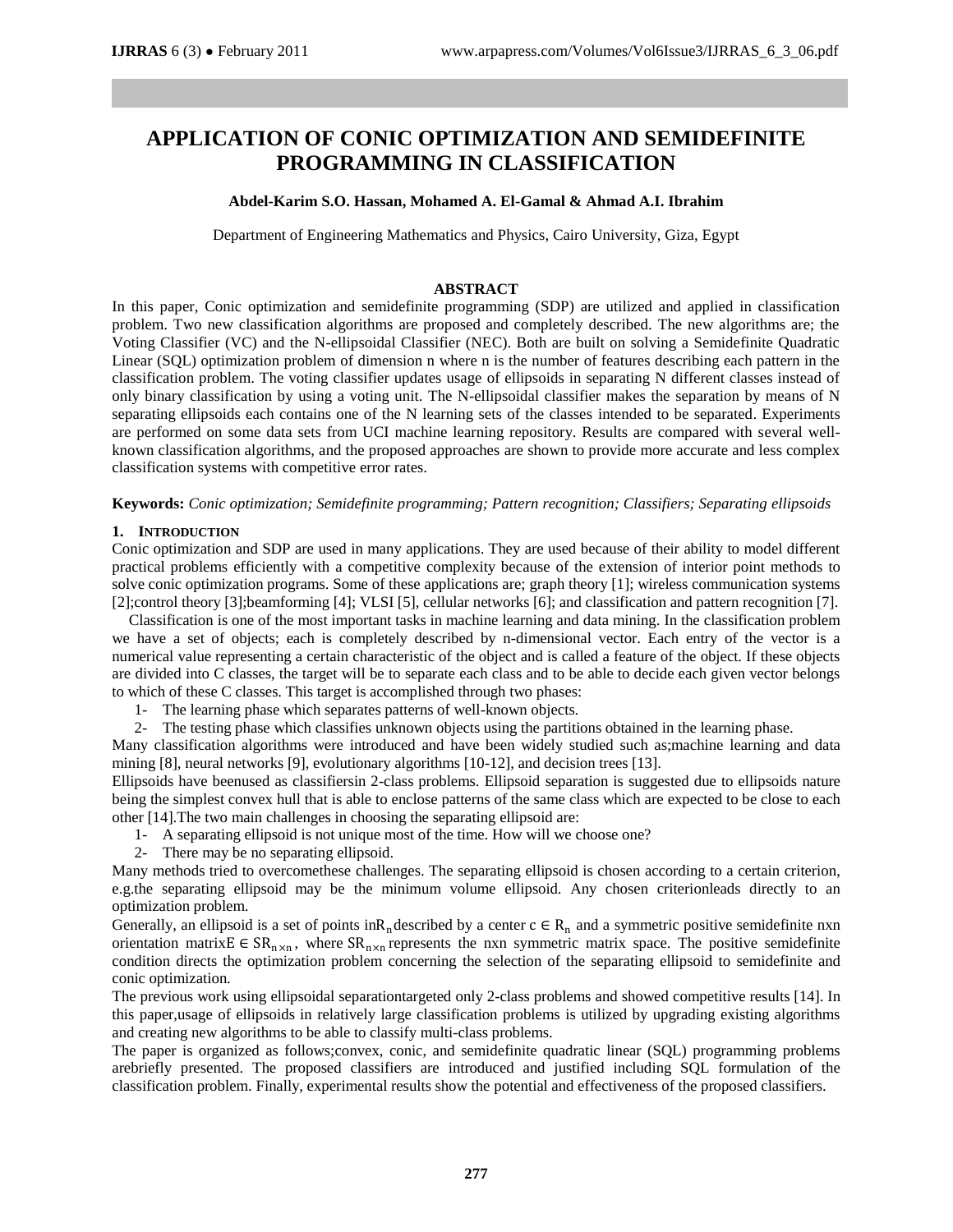#### **2. CONVEX, CONIC, AND SEMIDEFINITE OPTIMIZATION**

The advantage of convex programs which made engineers interested in it is that a local minimum is also a global minimum. If  $f_0$  and f are two convex functions, then the formulation of a convex optimization problem is as follows [15]

$$
\min_{x \in R_n} f_0(x) \quad \text{subject to } f(x) \le 0 \tag{1}
$$

It is important to stress that checking that a problem is convex maybe more difficult than solving the problem itself. That's why information aboutf<sub>0</sub> and f being both convex is needed before solving the problem. This requires some knowledge about the structure of the problem.

This leads to the usage of convex cones (conic optimization problems) which is a special type of convex sets which is closed under positive scaling.

Some of the most useful and common cones are

1- the positive semidefinite cone  $(S_n^+)$  which is a subset of the set of n  $\times$  nsymmetric matrices which consists of all positive semi-definite matrices i.e.

$$
M \in S_n^+ \Leftrightarrow M \ge 0 \Leftrightarrow \lambda(M) \ge 0 \tag{2}
$$

Where  $\lambda(M)$  is the set of Eigen values of M

2- The Second-order cone (SOC) also called ice-cream cone

$$
SOC(n) = \{ (t, x) \text{ such that } t \ge ||x|| \}
$$
 (3)

Conic optimization enjoys the same kind of rich duality as linear programing. In Linear optimization we have the strong duality theorem which ensures a zero duality gap in case of optimal solution and vice versa, while in conic optimization we have the week duality theorem which only ensures that a solution with a zero duality gap must be optimal[15].

The conic problem has been deeply studied in the work of Nestrov and Nemirovsky [15]. They showed that any convex program can be transformed into an equivalent conic one.Alsointerior point methods (IPMs) can solve conic programs efficiently with accuracy  $\epsilon$ and polynomial complexity  $(\sqrt{n} \log \frac{1}{\epsilon})$  where n is the dimension of the problem.

Although solvable in polynomial time, the practical number of iteration is very high in practice which is a major drawback in the complexity theory. This can be explained easily because the bound tells about the worst case scenario which always occurs in practical problems in conic optimization. This made researchers to become interested in a special category of conic programs that can take large steps towards the optimal solution. These conic programs in interest are the ones using self-scaled cones [15]. Self-scaled cones are the homogeneous self-dual cones. A cone Cis homogeneous if for any pair of points  $x, y \in int$  Cthere exists an invertible linear mapping  $A: R_n \to R_n$  leaving C invariant such that  $A(x) = y$  and it is self-dual if  $(C^*)^* = C$ .

It can be shown that the second order cone is a self-scaled cone [16]. This reduces the convex program to the following Semidefinite Quadratic Linear (SQL) formulation

$$
\min_{x \in R_n} c^T x
$$
  
subject to: T(x) = b,  
 $x \in C$ , (4)

where the objective function is linear as the vectors  $c, x \in R_n$ , the transformation T which is T:  $R_n \to R_m$  is linear, the vector  $b \in R_m$ , and Cis a second order self-scaled cone.

# **3. ELLIPSOIDS AND THE PROPOSED CLASSIFIERS**

An ellipsoid $\varepsilon$  in  $R_n$  is defined by

$$
\varepsilon = \{ x \in R_n : (x - c)^T E(x - c) \le 1 \},\tag{5}
$$

Where  $c \in R_n$  is the center and  $E \in SR_{n \times n}$  is a symmetric positive semidefinite matrix representing the orientation. Ellipsoids have been used to separate the two classes due to the following advantages:

- 1- Patterns of the same class are expected to be close to each other and this characteristic leads to the ability of enclosing them in some kind of hull, possibly a ball. Ellipsoids are the generalization of balls and this makes the procedure scaling invariant.
- 2- Ellipsoids are considered as a generalization of using hyperplanes. This is because the setofpointslying between two parallel hyperplanes is a degenerate ellipsoid.
- 3- Geometrical problems involving ellipsoids can be modeled using SQL conic programs.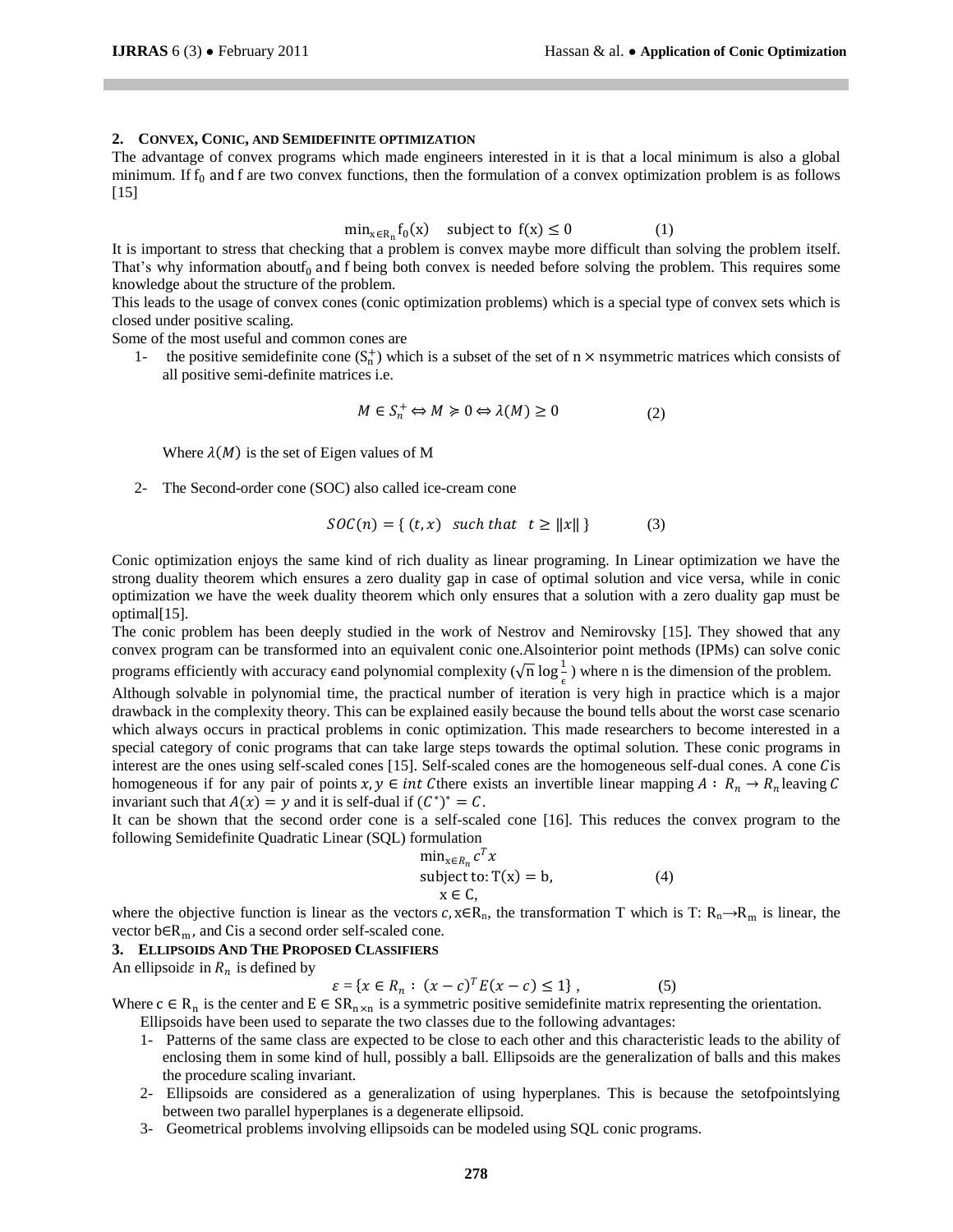4- Ellipsoids are the simplest convex hull.

Ellipsoidal classifiers were implemented to classify 2-class problems using many techniques [14]. The proposed classifiers – in this paper - utilize the usage of ellipsoids in multi-class problems and this was done using two approaches;

First, an upgradeto some existing classifiers to classify multi-class problemsby designing N-stages of 2-class classifiers and then take their outputs to a voting unit and this will be called the Voting Classifier.

Second, a new proposedclassifier called the N-Ellipsoidal Classifier (NEC) which is able to solve multi-class separation problems directly without staging.

## **3.1 The Voting Classifier (VC)**

To be able to use the 2-class pattern separation techniques in a multi-class class problem, N classifiers were designed; each separates one of the classes from all other classes by constructing two ellipsoids; one ellipsoid contains the learning vectors of the class we need to separate and the other contains all other learning vectors of all other classes. In the testing phase, the classifier that detects that the test pattern vector belongs to its ellipsoid - the classifier is nothing more than an n-dimensional ellipsoid - raises a detection flag. Of course this occurs if separation is done perfectly and the test vector is not detected to belong to more than one classifier or not detected at all by any of the N classifiers. If more than one detection flag are (no detection flag is) raised then the weighted distances of the test pattern vector from the centers of the ellipsoids that raised the detection flag (the centers of all ellipsoids) are calculated. The fault is classified to the ellipsoid whose center has the least weighted distance to the test pattern vector. Calculating the weighted distance is very simple just by substituting with the test pattern vector in the equation of the ellipsoid. The following diagram in "Fig. 1" illustrates the idea.

There are many criteria to choose the separating ellipsoid such as minimum volume, maximal separation ratio, maximum sum separation, and minimum squared sum [14].In the proposed classifiers the minimum volume and the minimum squared sum criteria are applied.



Figure 1. The voting classifier separateingN-classes

## **3.1.1 The Minimum Volume Ellipsoid (MINVOL)**

Thiscriterion aims to get a separating ellipsoid by finding the minimum volume ellipsoid containing one of the two patterns. It's expected to make the separation with poor accuracy because this method concentrates on one of the two patterns and ignores the other class of patterns completely which means that we have no information from these ignored patterns at all.

The function boxsize(E) is introduced to measure the size of the ellipsoid as shown below and as shown in "Fig. 2".It's well known that the semi-axis of the ellipsoid described by orientation matrix E is equal to the square root of the inverse of the eigenvalues of E.

$$
boxsize(E) = \sqrt{\sum_{i=1}^{n} \lambda_i(E)^{-1}} = \sqrt{\sum_{i=1}^{n} S_i^{2}}
$$
 (6)

Introducing the matrix  $\begin{pmatrix} E & I \\ I & \tau \end{pmatrix}$  $\begin{bmatrix} 1 \\ 1 \end{bmatrix}$  that if we guaranteed that it is positive semidefinite implies directly that [trace T  $\geq$ trace  $E^{-1}$ ] from Schur's Compliment theorem, then we can define the following SQL-program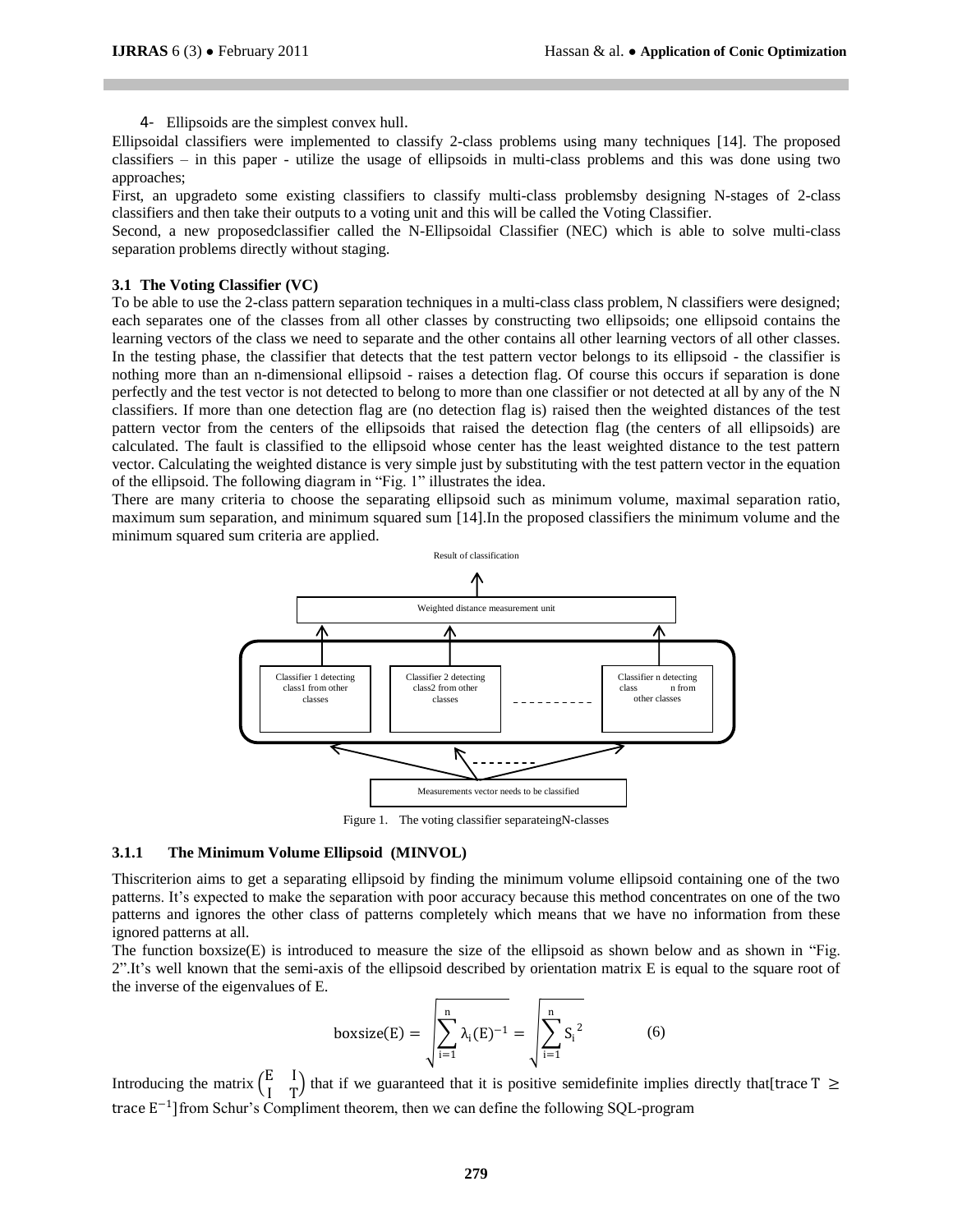min trace T s.t 
$$
\begin{cases} a_i^T E a_i \le 1 \forall i \\ \begin{pmatrix} E & I \\ I & T \end{pmatrix} \ge 0 \\ E \ge 0 \end{cases}
$$
 (7)

The problem with the above program is that the first set of constraints is non-convex. The solution to this problem is done by using the homogeneous description of the orientation ellipsoid E. Homogeneous description means representing the n-dimensional ellipsoid as the projection on  $R_n$  of the intersection of the (n+1)-dimensional ellipsoid E' centered at the origin with a correctly chosen hyperplane. This formulation overcomes the difficulty caused by the extension to (n+1) dimension which is multiple possible (n+1)-dimensional ellipsoids achieving our target.

Let 
$$
E' = \begin{pmatrix} s & v^T \\ v & F \end{pmatrix}
$$
 where  $s$  is scalar,  $v \in R_n$  and  $F \in SR_{n \times n}$ . Also, we define (d) such that  $v = -Fd$   
\n $(1, x)^T E'(1, x) \le 1 \leftrightarrow (x - d)^T \frac{F}{(1 - \delta)}(x - d) \le 1$  (8)

where  $\delta = s - d^T F d$ 



Figure 2. The boxsize function representing the volume of the ellipsoid

The above formulation means that being able to evaluate the optimized  $(n+1)$ -dimensional ellipsoid  $E'$  will enable us to get the n-dimensional ellipsoid center (d) and orientation matrix $\left(\frac{F}{\epsilon}\right)^2$  $\frac{1}{1-\delta}$ )where  $\delta$  is proved to be equal to zero in the optimal situation which leadsthat the orientation matrix will be (F) directly.This leads to the following conic program

$$
\text{min trace } T \quad \text{s.t.} \begin{cases} (1, a_i)^T \ E' \ (1, a_i) \le 1 \ \forall \ i \\ \begin{pmatrix} E & I \\ I & T \end{pmatrix} \ge 0 \\ E' \ge 0 \end{cases} \tag{9}
$$

The first inequality ensures that all patterns of  $a_i$  are inside the homogeneous ellipse  $E'$  and minimizing the objective function trace (T) leads directly to minimizing the volume of the containing ellipsoid. This is because by minimizing trace (T), we minimize the upper bound of trace( $E^{-1}$ ) which leads to minimizing the boxsize(E) which models the volume of the containing ellipsoid.

The advantage of this method is that it can always find a separating ellipsoid even if patterns of the two classes are overlapping.

The disadvantages are; one of the classes is considered and the other is not which may sound rather weird for a separation problem. Besides, this method is dependent on the

coordinate system simply because the boxsize function of an ellipsoid depends on the scaling.

## **3.1.2 Minimum Squared Sum (MINSQUARED)**

To be able to do the separation here, the separation ratio  $(\rho)$  is defined as the ratio between the sizes of two ellipsoids; one includes the patterns of class 1 and the other excludes the patterns of class 2. This method targets making most of the bj's lie outside the ellipsoid that contains the ai's. This is done by computing the separation ratio between all the ai's and each bj separately (call it $p_j$ ) and making most of them to be as large as possible. Maximizing most of the  $\rho_1$ 's is suggested in this method to be done by minimizing the arithmetic mean of the inverse of the square of the separation ratios. This targets to minimize the large inverse values which correspond to the small separation ratios and then by minimizing the inverse, the small separation ratios will be maximized.

Now, the SQL formulation of this method using homogeneous description of the orientation ellipsoid E (where  $k_j = \rho_j^{-2}$ ) is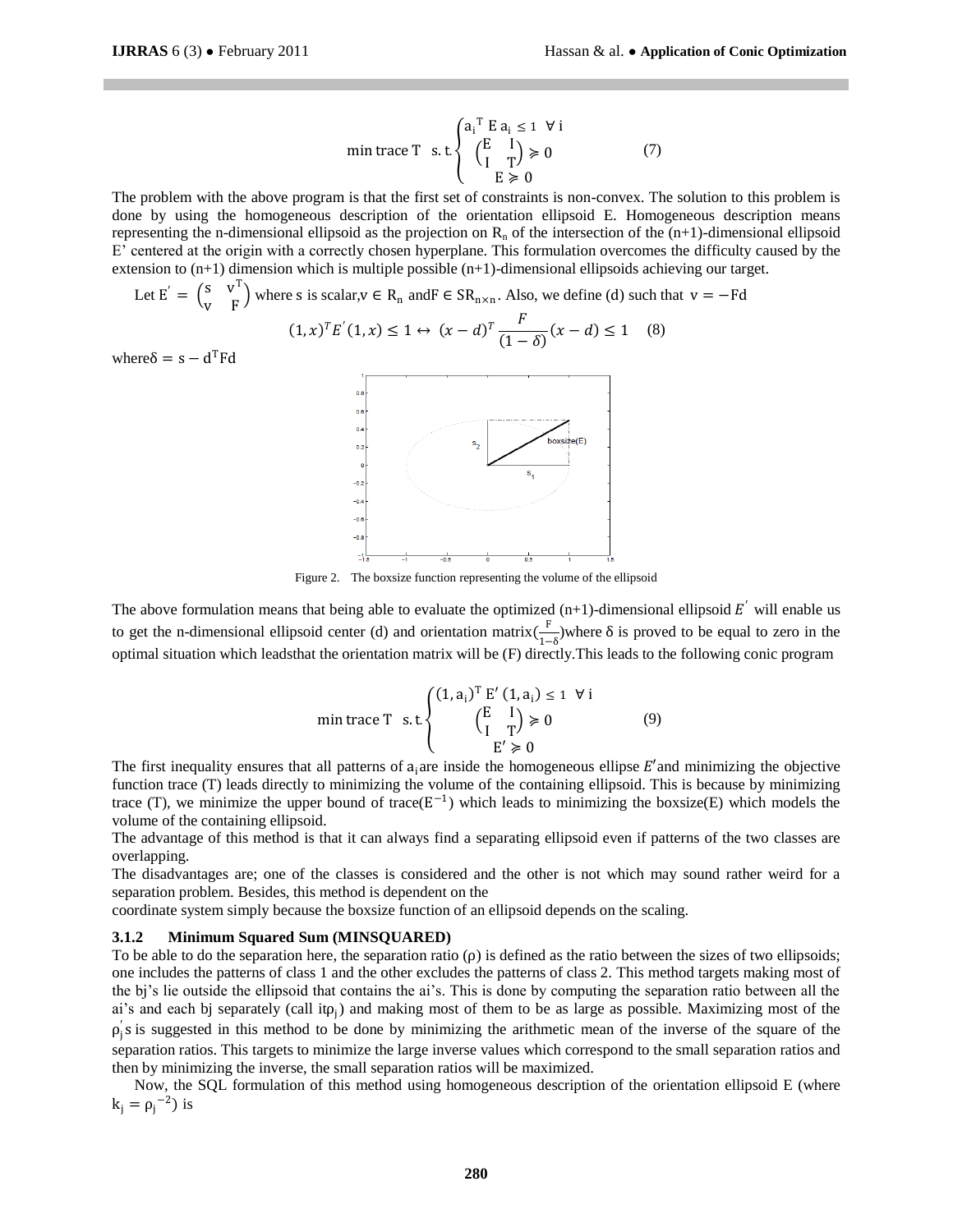$$
\min \sum_{j} k_{i}^{2} \text{ s.t. } \begin{cases} (1, a_{i})^{T} E'(1, a_{i}) = k_{j} & \forall i \\ (1, b_{j})^{T} E'(1, b_{j}) \ge 1 & \forall j \\ E' \ge 0 \end{cases} \tag{10}
$$

#### **3.2 The N-ellipsoidal Classifier (NEC)**

In this approach, instead of getting one separating ellipsoid to separate between two classes only, N ellipsoids are constructed; each contains the vectors of one of the classes only in the learning phase. In the testing phase, any test pattern (test vector) will be classified by evaluating the weighted distances for this test vector from the center of each of the N constructed ellipsoids. The test pattern is then decided to belong to the ellipsoid whose center is nearest.

In "Fig. 3", an illustrative synthetic example shows the NEC working over a classification problem that contains four classes. The classes of the problem are constructed in two different ways; separable and overlapping. Minimum volume and minimum squared sum criteria are chosenin constructing the N separating ellipsoids. The minimum volume criterion is chosen because it is always able to give information about the separating ellipsoids even if the patterns were not separable. And the minimum squared sum was chosen because it is expected to provide the best results as it targets maximum possible separation between the two classes.



Figure 3. The synthetic example illustrating the NEC

#### **4. EXPERIMENTAL RESULTS**

The proposed classifiers are applied to three datasets from the UCI machine repository [17]. Table I gives a brief description of these data sets.

The performance measure is the error rate. The error rate is calculated by repeating the classification process 10 times. Each time different patterns are randomly chosen from data to construct the learning and the testing set. The average error of these trials is computed.

The new proposed classifiers - Voting Classifier and NEC - are simulated using Matlab R2007b software and the SQL problem is solved using Sedumi 1.1 solver under Yalmip [18].

All the experiments are performed on a 2.67GHz Intel Core 2 Duo CPU with 4.00 GB main memory, running Microsoft Windows 7.

Table II-VI summarizes the classification results.Moreover, the classification results are compared with a number of prominent classification techniques, namely; Classification Based on Multiple Class-Association Rules (CMAR) [19], Classification Based on Associations (CBA) [20], C4.5 [21], K- Nearest Neighbor (KNN), Support Vector Machine (SVM), classificationby Linearity Assumption (LA) [22], Interpretable Simulated Annealing based Fuzzy classification (ISAF), and k-nearest neighborhood [23] which were implemented by their authors.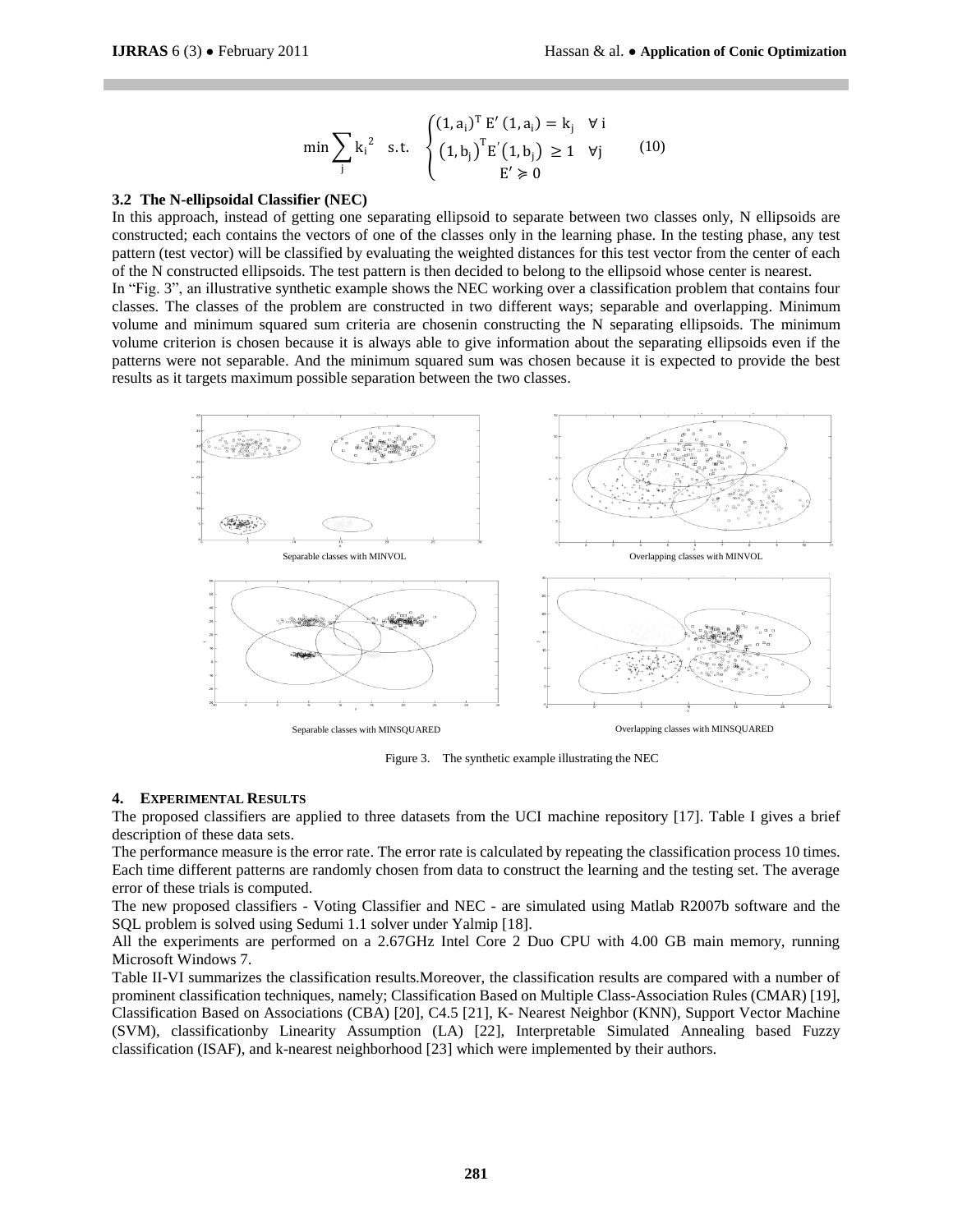| Data Set     | Data Structure        |                   |                 |  |  |  |  |
|--------------|-----------------------|-------------------|-----------------|--|--|--|--|
|              | <b>No. of Classes</b> | No. of attributes | No. of patterns |  |  |  |  |
| Fisher Iris  |                       |                   | 150             |  |  |  |  |
| Wine Types   |                       |                   | 178             |  |  |  |  |
| Glass Ident. |                       |                   | 214             |  |  |  |  |

#### TABLE I. UCI BENCH MARK EXAMPLES

| TABLE II. |  | <b>RESULTS OF THE FISHER IRIS CLASSIFICATION PROBLEM</b> |
|-----------|--|----------------------------------------------------------|
|-----------|--|----------------------------------------------------------|

| <b>CLASSIFIER</b><br><b>TYPE</b>      | THE VOTING CLASSIFIER |                         |                             |          | THE VOTING CLASSIFIER   |          |                             |          |  |
|---------------------------------------|-----------------------|-------------------------|-----------------------------|----------|-------------------------|----------|-----------------------------|----------|--|
| <i>Separating</i><br><b>Ellipsoid</b> |                       | <b>MINVOL Ellipsoid</b> | <b>MINSOUARED Ellipsoid</b> |          | <b>MINVOL Ellipsoid</b> |          | <b>MINSOUARED Ellipsoid</b> |          |  |
| Learning Set                          | 20%                   | 50%                     | 20%                         | 50%      | 20%                     | 50%      | 20%                         | 50%      |  |
|                                       | learning              | learning                | learning                    | learning | learning                | learning | learning                    | learning |  |
| Learn Error                           | 0%                    | 0%                      | 0%                          | 0%       | 0%                      | 0%       | 0%                          | 0%       |  |
| <b>Test Error</b>                     | 2.5%                  | 6.7%                    | 2.4%                        | 5.3%     | 2.8%                    | 7.8%     | 2.5%                        | 6.2%     |  |

| TABLE III. | <b>RESULTS OF THE WINE TYPESCLASSIFICATION PROBLEM</b> |
|------------|--------------------------------------------------------|
|            |                                                        |

| <b>CLASSIFIER TYPE</b>               |                                   | <b>THE VOTING CLASSIFIER</b>          | THE N-ELLIPSOIDAL CLASSIFIER      |                                       |  |  |
|--------------------------------------|-----------------------------------|---------------------------------------|-----------------------------------|---------------------------------------|--|--|
| <b>Separating Ellipsoid Criteria</b> | <b>MINVOL</b><br><b>Ellipsoid</b> | <b>MINSOUARED</b><br><b>Ellipsoid</b> | <b>MINVOL</b><br><b>Ellipsoid</b> | <b>MINSOUARED</b><br><b>Ellipsoid</b> |  |  |
| Learning Set Ratio                   | 20% learning                      | 20% learning                          | 20% learning                      | 20% learning                          |  |  |
| Learn Error Rate                     | 0%                                | 0%                                    | 0%                                | 0%                                    |  |  |
| <b>Test Error Rate</b>               | 32.4%                             | 8.4%                                  | 38%                               | 4.3%                                  |  |  |

TABLE IV. RESULTS OF THEGLASS IDENTIFICATION PROBLEM

| <b>CLASSIFIER TYPE</b>               |                  | <b>THE VOTING CLASSIFIER</b> | THE N-ELLIPSOIDAL CLASSIFIER |                   |  |  |
|--------------------------------------|------------------|------------------------------|------------------------------|-------------------|--|--|
| <b>Separating Ellipsoid Criteria</b> | <b>MINVOL</b>    | <b>MINSOUARED</b>            | <b>MINVOL</b>                | <b>MINSOUARED</b> |  |  |
|                                      | <b>Ellipsoid</b> | <b>Ellipsoid</b>             | <b>Ellipsoid</b>             | <b>Ellipsoid</b>  |  |  |
| Learning Set Ratio                   | 20% learning     | 20% learning                 | 20% learning                 | 20% learning      |  |  |
| Learn Error Rate                     | 0%               | 0%                           | 0%                           | 0%                |  |  |
| <b>Test Error Rate</b>               | 35.2%            | 23.4%                        | 32.7%                        | 20.9%             |  |  |

| TABLE V. |  | ACCURACY COMPARISON BETWEEN VC. NEC. AND OTHER CLASSIFICATION ALGORITHMS |
|----------|--|--------------------------------------------------------------------------|
|----------|--|--------------------------------------------------------------------------|

|             | Comparison of Accuracy (%) |            |              |             |              |            |                     |                                    |      |
|-------------|----------------------------|------------|--------------|-------------|--------------|------------|---------------------|------------------------------------|------|
| Data Set    | <b>KNN</b>                 | <b>SVM</b> | C4.5<br>1993 | CВA<br>1998 | CMAR<br>2001 | LA<br>2009 | <b>ISAF</b><br>2010 | <b>Voting</b><br><b>Classifier</b> | NEC  |
| Fisher Iris | 96                         | 92         | 95.3         | 94.7        | 94           | 96         |                     | 97.6                               | 97.5 |
| Wine        | 82.2                       | 74.7       | 92.7         | 95          | 95           | 85.5       | <u>97.2</u>         | 91.6                               | 95.7 |
| Glass       | 68.4                       | 69.2       | 68.7         | 73.9        | 70.1         | 69.2       | 66.4                | 76.6                               | 79.1 |

### **5. CONCLUSIONS**

Two classifiers are proposed. They are based on constructing ellipsoids that effectively separate different classes. Experimental results indicate the potential of the introduced classifiers. They outperform most of the existing prominent classifiers in terms of error rates, accuracy, and complexity of the classifier.

#### **6. REFERENCES**

- [1] De Klerk E., "Aspects of Semidefinite Programming", Kluwer Academic Publisher, 2002.
- [2] Ma W.-K., Davidson T. N., Wong K. M., Luo Z.-Q, and Ching P.-C., "Quasi-maximum-likelihood multiuser detection using semi-definite relaxation with application to synchronous CDMA", IEEE Transactions on Signal Processing, vol. 50, no. 4, pp. 912-922, Apr. 2002.
- [3] Pozo F., Pujol G., Rodellar J., "Nonlinear control of uncertain systems via semidefinite programming", Proceedings - IEEE International Symposium on Intelligent Control and 13th Mediterranean Conference on Control and Automation, v 1, p 382-386, 2005.
- [4] Bengtsson M. and Ottersten B., "Optimal and suboptimal transmit beamforming", chapter 18 in Handbook of Antennas in Wireless Communications, Godara L. C., Ed. Boca Raton, FL: CRC Press, Aug. 2001.